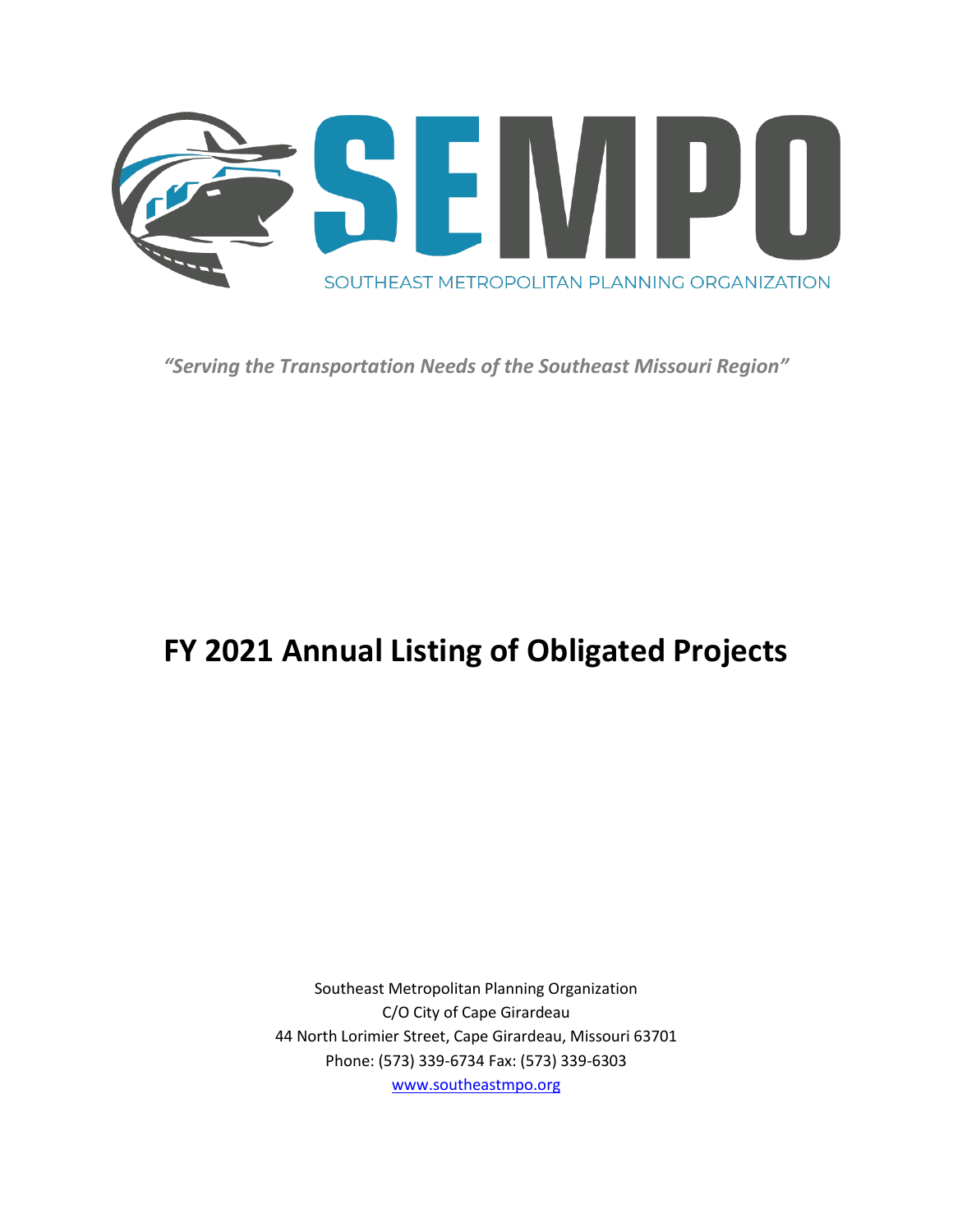## **Introduction**

Each year, the Southeast Metropolitan Planning Organization (SEMPO) develops a list of all funding obligated during the preceding federal fiscal year, July 1, 2020 through June 30, 2021. This is known as the Annual Listing of Obligated Projects (ALOP). An obligation is a commitment of the federal government's promise to pay for the federal share of a project's eligible cost. This commitment occurs when the project is approved, and the project agreement is executed. Obligation is a key step in financing and obligated funds are considered "used" even though no cash is transferred.

### Annual Listing of Obligated Projects (ALOP)

The ALOP is a requirement of metropolitan planning areas per §450.334:

- (a) In metropolitan planning areas, on an annual basis, no later than 90 calendar days following the end of the program year, the State, public transportation operator(s), and the MPO(s) shall cooperatively develop a listing of projects (including investments in pedestrian walkways and bicycle transportation facilities) for which funds under 23 U.S.C. or 49 U.S.C. Chapter 53 were obligated in the preceding program year.
- (b) The listing shall be prepared in accordance with §450.314(a) and shall include all federally funded projects authorized or revised to increase obligations in the preceding program year, and shall at a minimum include the TIP information under  $\S$ 450.326(g)(1) and (4) and identify, for each project, the amount of Federal funds requested in the TIP, the Federal funding that was obligated during the preceding year, and the Federal funding remaining and available for subsequent years.
- (c) The listing shall be published or otherwise made available in accordance with the MPO(s) public participating criteria for the TIP.

## Transportation Improvement Program (TIP)

The TIP is a financially constrained four-year program outlining the most immediate implementation priorities for area transportation projects, carrying out the goals and vision of SEMPO's long range transportation plan, the Metropolitan Transportation Plan (MTP). It serves to allocate limited financial resources among the various transportation needs of the community and to program the expenditure of federal, state, and local transportation funds. To receive federal highway or transit funds, a project must be included in the TIP. The TIP is developed through a collaborative process in which each jurisdiction or federal recipient of transportation funds is given the opportunity to submit projects to be considered for placement in the TIP. No project can receive federal funds unless it appears in the TIP.

### Southeast Metropolitan Planning Organization (SEMPO)

SEMPO is the designated Metropolitan Planning Organization (MPO) for the Cape Girardeau-Jackson, Missouri Urbanized Area (UA). Metropolitan planning organizations serve to conduct and lead a continuing, cooperative, and comprehensive transportation planning process. To make the transportation planning process cooperative and collaborative, elected officials from jurisdictions within the urban area and major transportation providers are members of SEMPO. The mission of SEMPO is to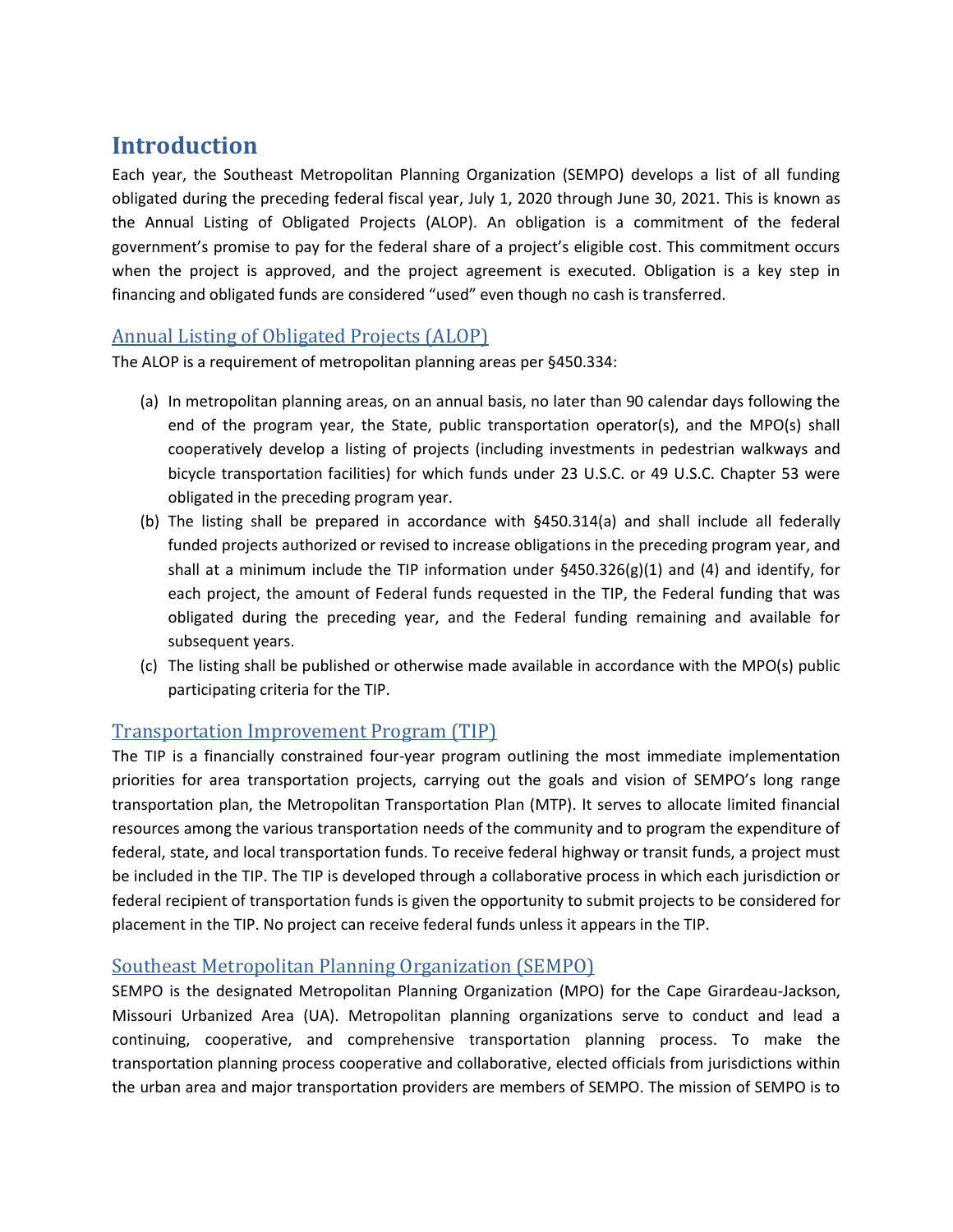provide a forum for cooperative decision-making in support of an excellent regional transportation system.

#### The Report

As stated in federal law, the ALOP has several required elements. Below is an explanation of each column included in the report.

#### Transaction Date

This is the date funding was obligated during the 2020 federal fiscal year.

#### Project Number

This is the Federal Number assigned to a project when it is entered into the federal financial management system.

#### Job Number

This is an ID assigned by the Missouri Department of Transportation (MoDOT) for tracking of projects at the state level.

#### TIP Number

This is an ID assigned by SEMPO for tracking of projects on the TIP.

Project Title Contains a brief description of the project.

County The County in which the project is to take place.

#### Total Cost

The total of all costs of the project or program from all financial participants.

#### Total Federal

The total amount of funds obligated to this project or program at the federal level for the whole life of the project to the end of the fiscal year being reported.

#### Fed Fund Change

Federal funding change for only the fiscal year being reported.

#### Programmed Federal Funds

Total amount of federal funds programed for the project to-date.

#### Fed Funds Remaining

Amount of federal funds remaining obligated but not programmed for the project to-date.

#### STIP/TIP

Miscellaneous project identification information.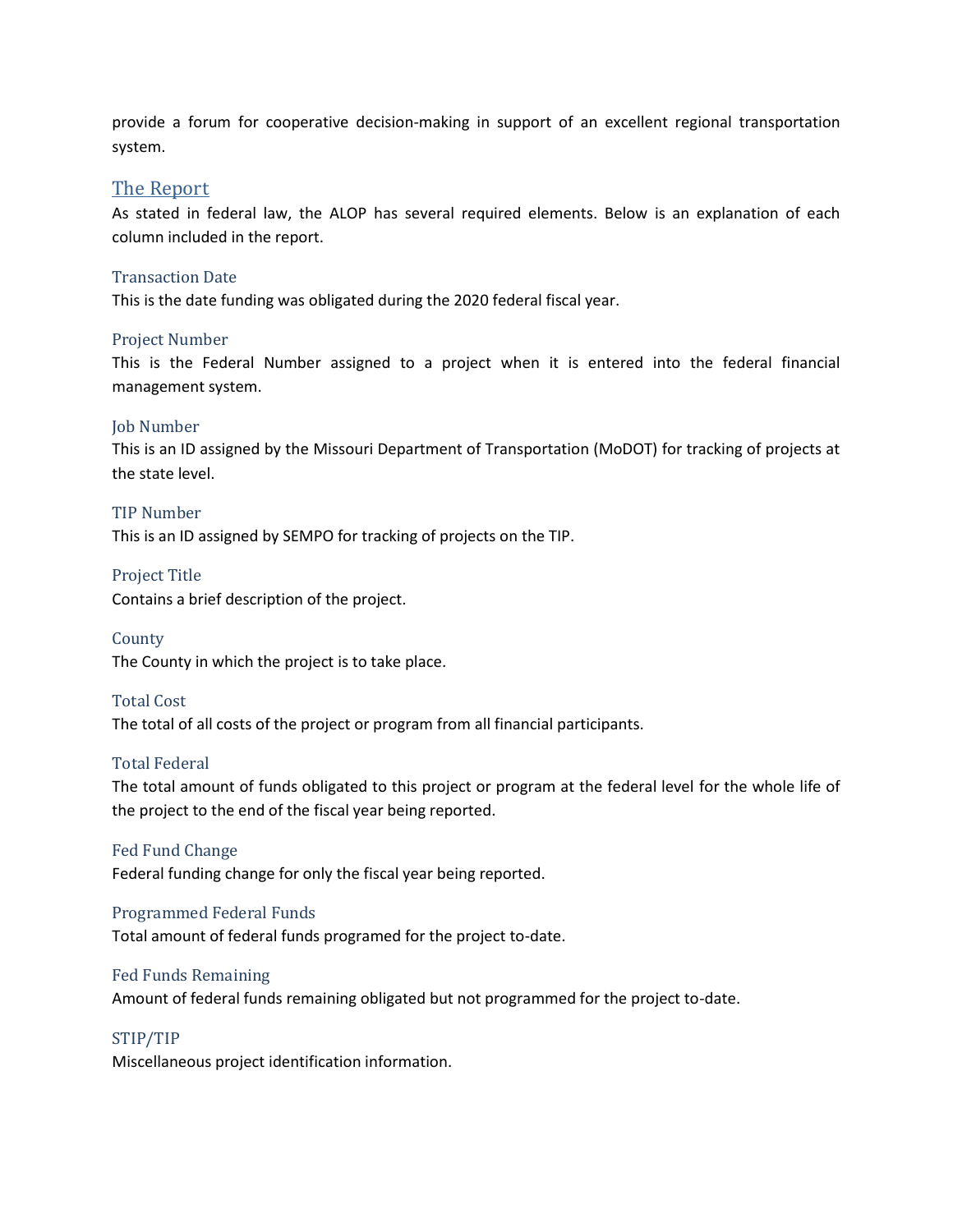## **FEDERAL FUNDS OBLIGATED IN SOUTHEAST METROPOLITAN PLANNING ORGANIZATION (SEMPO)**

**July 1, 2020 to June 30, 2021**

| <b>Transaction</b><br><b>Date</b> | Project<br><b>Number</b> | <b>Job</b><br><b>Number</b> | <b>TIP Number</b> | <b>Project Description</b>                                                                                  | <b>County</b>     | <b>Total Cost</b><br><b>Amount</b> | <b>Total Federal</b><br><b>Obligations</b> | <b>Fed Fund</b><br><b>Change</b> | Programmed<br><b>Federal Funds</b> | <b>Federal Funds</b><br>Remaining | <b>STIP/TIP</b>      |
|-----------------------------------|--------------------------|-----------------------------|-------------------|-------------------------------------------------------------------------------------------------------------|-------------------|------------------------------------|--------------------------------------------|----------------------------------|------------------------------------|-----------------------------------|----------------------|
| 9/9/2020                          | 0615026                  | J9P3126                     | MODOT-16-<br>09   | US 61, CAPE GIRARDEAU CO: BRIDGE<br>REHABILITATION OVER CAPE LACROX CREEK                                   | Cape<br>Girardeau | S<br>590,605.17                    | 473,844.19                                 | \$<br>29,884.35                  | 220,000.00                         | 253,844.19                        | MODOT-16-09          |
| 9/14/2020                         | 00FY919                  |                             |                   | 2019 OBLIGATION FOR THE 2019 ANNUAL CPG<br><b>AGREEMENT</b>                                                 | Cape<br>Girardeau | \$<br>122,116.86                   | \$<br>97,693.48                            | -\$<br>(124, 368.52)             | \$<br>97,693.48                    | $\mathbb{S}$                      |                      |
| 11/10/2020                        | 0341050                  | J9P3308                     | MODOT-18-<br>01   | CAPE GIRARDEAU CO, MO 34, BRIDGE<br><b>REHABILITATION OVER MISSISSIPPI RIVER</b>                            | Cape<br>Girardeau | \$<br>302.14                       | -S<br>241.70                               | \$.<br>(23,758,30)               | S.<br>6,835,000.00                 | (6,834,758.30)                    |                      |
| 11/12/2020                        | 1518006                  |                             |                   | CITY OF CAPE GIRARDEAU, PAVEMENT REPAIR<br>OF STREET COLLAPSE IN THE 2300 BLOCK OF<br>SOUTH SPRIGG ST.      | Cape<br>Girardeau | \$<br>17,996.79                    | $\mathcal{L}$<br>14,397.43                 | \$.<br>(3,599.36)                | \$<br>5,545,385.00                 | (5,530,987.57)                    |                      |
| 1/13/2021                         | S701098                  | J9S3334                     | MODOT-18-<br>05   | RT PP, CAPE GIRARDEAU CO, PAVEMENT &<br>SHOULDER IMPROVEMENTS FROM RT 34/72 TO<br>END OF STATE MAINTENANCE. | Cape<br>Girardeau | \$<br>480,196.93                   | 339,925.93                                 | S.<br>(0.01)                     | \$<br>406,000.00                   | \$<br>(66,074.07)                 | MODOT-18-05:<br>2018 |
| 1/21/2021                         | S702003                  | J9S3335                     | MODOT-18-<br>04   | RT D. CAPE GIRARDEAU CO, PAVEMENT &<br>SHOULDER IMPROVEMENTS FROM CANE<br>CREEK TO RT 61                    | Cape<br>Girardeau | \$<br>549,234.39                   | 444.334.91                                 | -\$<br>(24, 334.60)              | \$<br>480.000.00                   | $\mathfrak{S}$<br>(35,665.09)     | MODOT-18-04;<br>2018 |
| 2/17/2021                         | S701008                  | J9S3297                     | MODOT-17-<br>03   | RT K, CAPE GIRARDEAU CO, PAVEMENT<br>IMPROVEMENTS FROM RT 25 TO RT 61, 6.557<br>MI                          | Cape<br>Girardeau | \$<br>1,903,730.56                 | \$<br>1,557,718.10                         | \$<br>150,473.48                 | \$<br>1,538,000.00                 | \$<br>19,718.10                   | MODOT-17-03;<br>2018 |
| 3/23/2021                         | S702063                  | J9S3506                     | MODOT-18-<br>14   | RT W. CAPE GIRARDEAU CO: BOX CULVERT<br>EXTENSION 0.5 MI S/O RTE Y                                          | Cape<br>Girardeau | S<br>27,502.45                     | -S<br>22,001.96                            | \$.<br>(3,777.64)                | \$<br>29,600.00                    | -S<br>(7,598.04)                  | MODOT-18-14          |
| 5/10/2021                         | 0615026                  | J9P3126                     | MODOT-16-<br>09   | US 61, CAPE GIRARDEAU CO: BRIDGE<br>REHABILITATION OVER CAPE LACROX CREEK                                   | Cape<br>Girardeau | 590,605.17                         | 473,844.19                                 | (12,580.50)                      | 220,000.00                         | 253.844.19                        | MODOT-16-09          |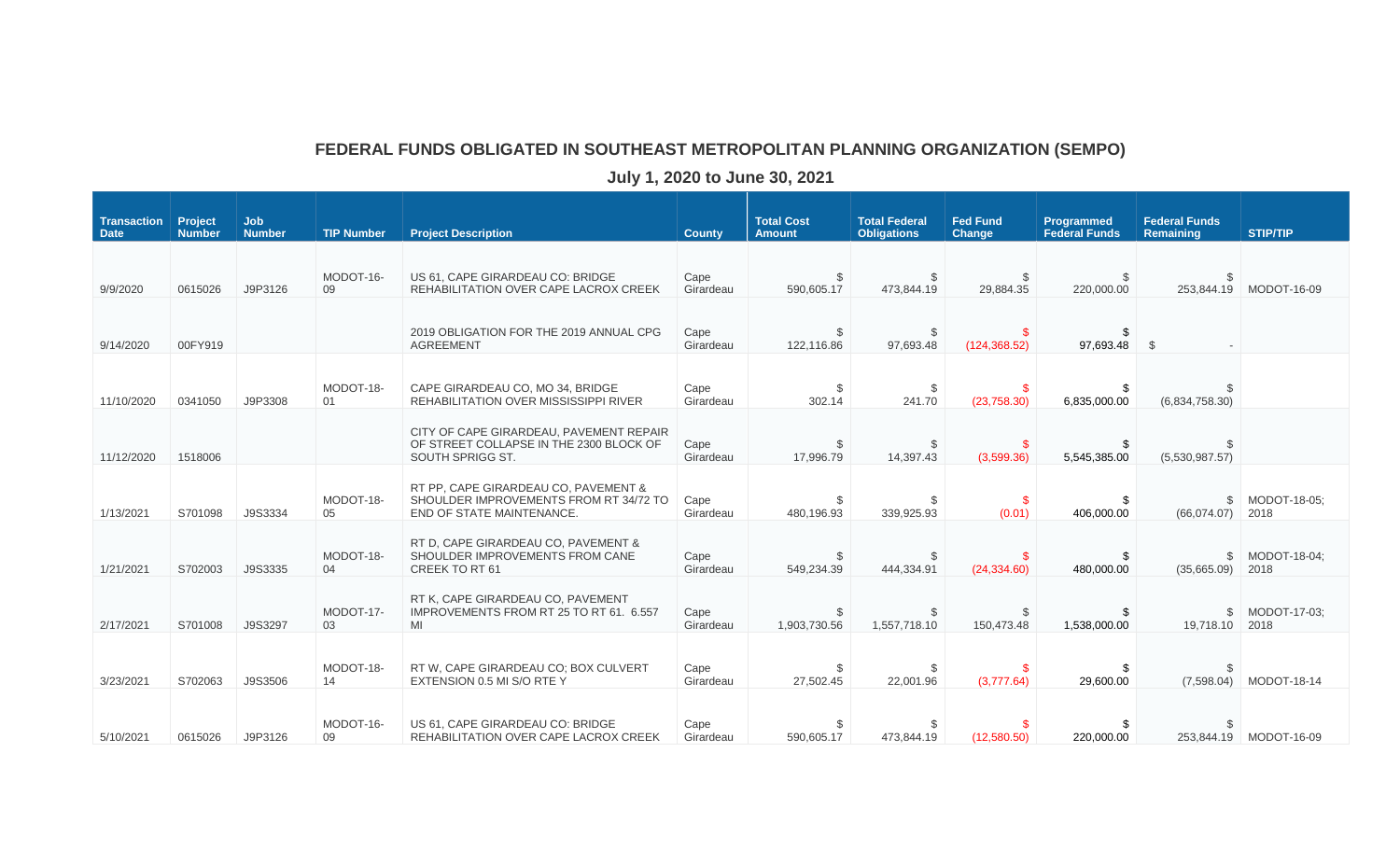| 6/1/2021  | 0341047 | J9P3121B   | MODOT-16-<br>08 | MO 34, CAPE GIRARDEAU CO, PAVEMENT<br>IMPROVEMENTS FROM RT 72 TO RT 34/25/61<br>INTERSECTION IN JACKSON. | Cape<br>Girardeau | 2,373.26 | 1,898.61                 | (37, 301.39) | 4,261,000.00 | (4,259,101.39) |  |
|-----------|---------|------------|-----------------|----------------------------------------------------------------------------------------------------------|-------------------|----------|--------------------------|--------------|--------------|----------------|--|
| 8/19/2020 | RQBR215 | SPRPL/2021 |                 | FY21 Cape Girardeau MPO 3-C PL/FTA - Function<br>Number B68                                              | Alexander         | 2,321.55 | <b>Contract Contract</b> | $\sim$       | $\sim$       |                |  |
| 5/25/2021 | DQTF431 | MPO/2022   |                 | Function B68 Cape Girardeau annual 3-C planning<br>agreement                                             | Alexander         | 2,321.55 | $\sim$ $\sim$            | $\sim$       | $\sim$       | $\sim$         |  |